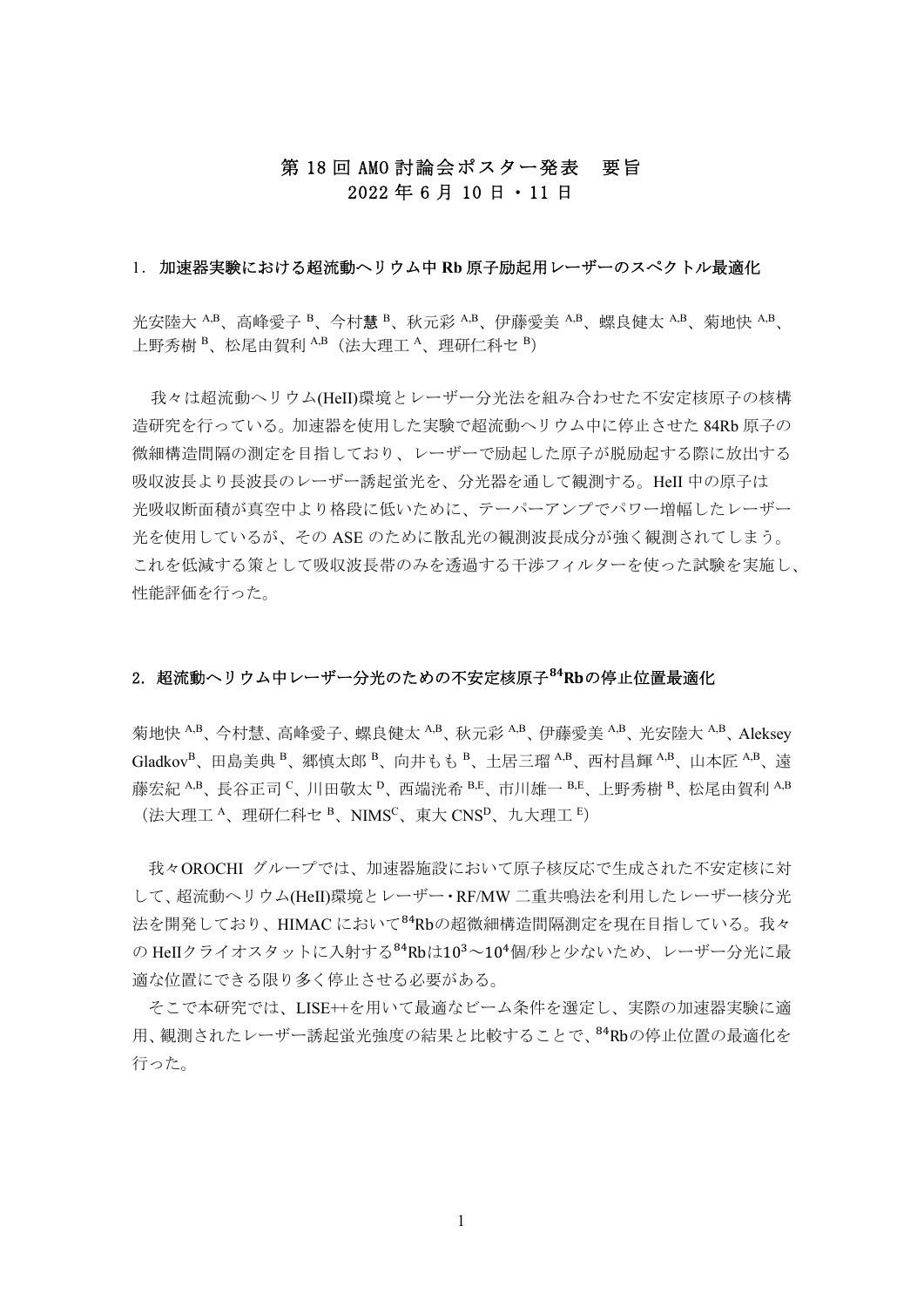# 3.超流動ヘリウム中 **Rb** 原子バブル緩和時間測定に向けたスペクトル解析

遠藤宏紀 A,B、石井邦彦 C、今村慧 B、 高峰愛子 B、竹内由衣花 A、田原太平 C、上野秀樹 B、 松尾由賀利 A,B (法大理工 A、理研仁科セ B、理研田原分子分光 C)

我々は超流動へリウム (He II) 環境中に導入した原子が示す特徴的な性質を利用したレー ザー分光研究を行っている。He II 中では、導入原子と He 原子間の斥力により、原子周囲に 原子バブルと呼ばれる空乏領域が形成される。またその影響で、励起・脱励起スペクトルの 波長が変化することが知られている。これは内部原子の電子軌道の変化に追従したバブル の変形に起因するものと考えられているが、実時間分光観測により検証した例はない。現在 本研究では、時間相関単一光子計数法を適用し HeⅡ中でピコ秒レーザー励起による Rb 原子 由来の D1 線の蛍光が観測されている。今後、より短波長側の蛍光の時間変化を捉えること で、緩和時間の初観測を目指している。

## 4.**Evaluation of vibrational energies and wave functions on a quantum computer**

Erik Lötstedt<sup>1</sup>, Kaoru Yamanouchi<sup>1</sup>, Yutaka Tachikawa<sup>2</sup> (<sup>1</sup>Department of Chemistry, School of Science, The University of Tokyo, <sup>2</sup> DIC Corporation)

 A variety of methods have been developed for the calculation of electronic energy levels of molecules using quantum computers, but the calculation of vibrational energies of polyatomic molecules has received much less attention. We have developed a method called the reduced multistate contracted variational quantum eigensolver (RMC-VQE) method, in which matrix elements of the Hamiltonian are evaluated using a quantum computer, and the eigenenergies are obtained by diagonalization of the Hamiltonian matrix using a classical computer. We apply the method to a twomode model of CO<sub>2</sub> and execute the quantum circuits on the quantum computer *ibm* kawasaki. After applying an error mitigation method, in which the systematic error caused by the noise is estimated by comparing with reference results obtained using a classical computer, we find that the energy levels of the Fermi resonance states can be obtained with an uncertainty of less than 0.1 cm<sup>-1</sup>. We also show how vibrational wavefunctions can be calculated on *ibm\_kawasaki* by measuring the expansion coefficients of the harmonic oscillator basis functions.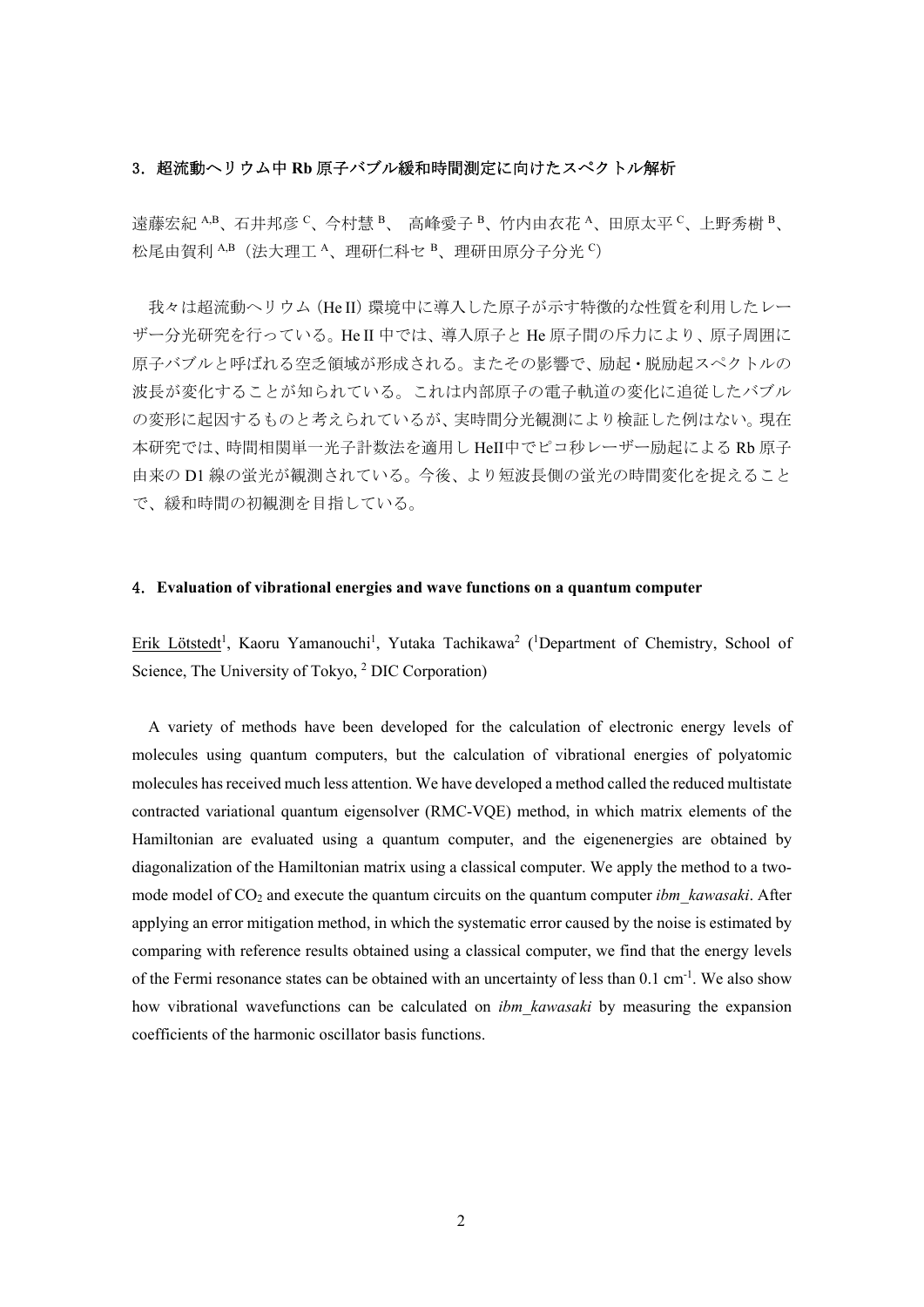### 5. シュミット分解による多原子分子の高振動励起状熊:振動モードの遷移過程とエントロピー

野村絢也、佐甲徳栄(日大理工)

 少数量子多体系における複雑な節構造をもつ波動関数を定量的に特徴づけることを目的 として、多原子分子の高振動励起状態に着目し、シュミット分解に基づく解析を行った.典 型的なノーマルモード分子である SO<sub>2</sub> 分子と、典型的なローカルモード分子である H2O 分 子について,振動力場展開法によって得られた個々の波動関数を数値的にシュミット分解 し、「波動関数の非分離性」を表すフォン・ノイマンエントロピーの計算を行った. 波動関 数の節構造の変化とフォン・ノイマンエントロピーの関係,特に振動形態の遷移過程で生じ るエントロピー値の変動に着目して議論する.

## 6.捕捉イオン電子回折測定を目指した **SF5 <sup>+</sup>**イオンの質量選択的捕捉

芋生郁也 '、鈴木貴裕 '、山内薫 '、歸家令果 '(' 東京都立大学大学院理学研究科化学専攻、 <sup>2</sup> 東京大学大学院理学系研究科化学専攻)

 最近、CCl3 + に対する捕捉イオン電子回折(TIED)法が実現され、多原子分子イオンの構 造測定が可能となった。本研究では、SF5+の電子回折測定によって TIED 法の汎用性を検証 することを目的として、イオントラップによる質量選択的捕捉実験を行った。中性 SF6 ガス をイオントラップ内で解離性多光子イオン化し、トラップ条件を調整して SF5+イオンのみ を質量選択的に捕捉した後に、捕捉イオンを飛行時間型質量分析法で測定した。検出された  $\text{SF}_5$ <sup>+</sup> $\gamma$  才ン量から  $\text{SF}_5$ +の電子回折信号の強度は  $\text{CCl}_3$ +の場合の約 50%と見積もられ、 $\text{SF}_5$ +の TIED 測定が十分に実現可能であることが確認された。

### 7.**Population transfer in a laser-driven three-level system by a noisy quantum computer**

Takanori Nishi, Erik Lötstedt, and Kaoru Yamanouchi (Department of Chemistry, School of Science, The University of Tokyo)

We simulate the temporal evolution of the population transfer in a laser-driven three-level system, representing  $N_2^+$  suddenly exposed to an intense laser field, using an IBM Quantum computer. The wave packet is expressed on a fixed-depth quantum circuit using variational parameters. In order to mitigate the error originating from the imperfect gate control and the qubit decoherence, we apply the